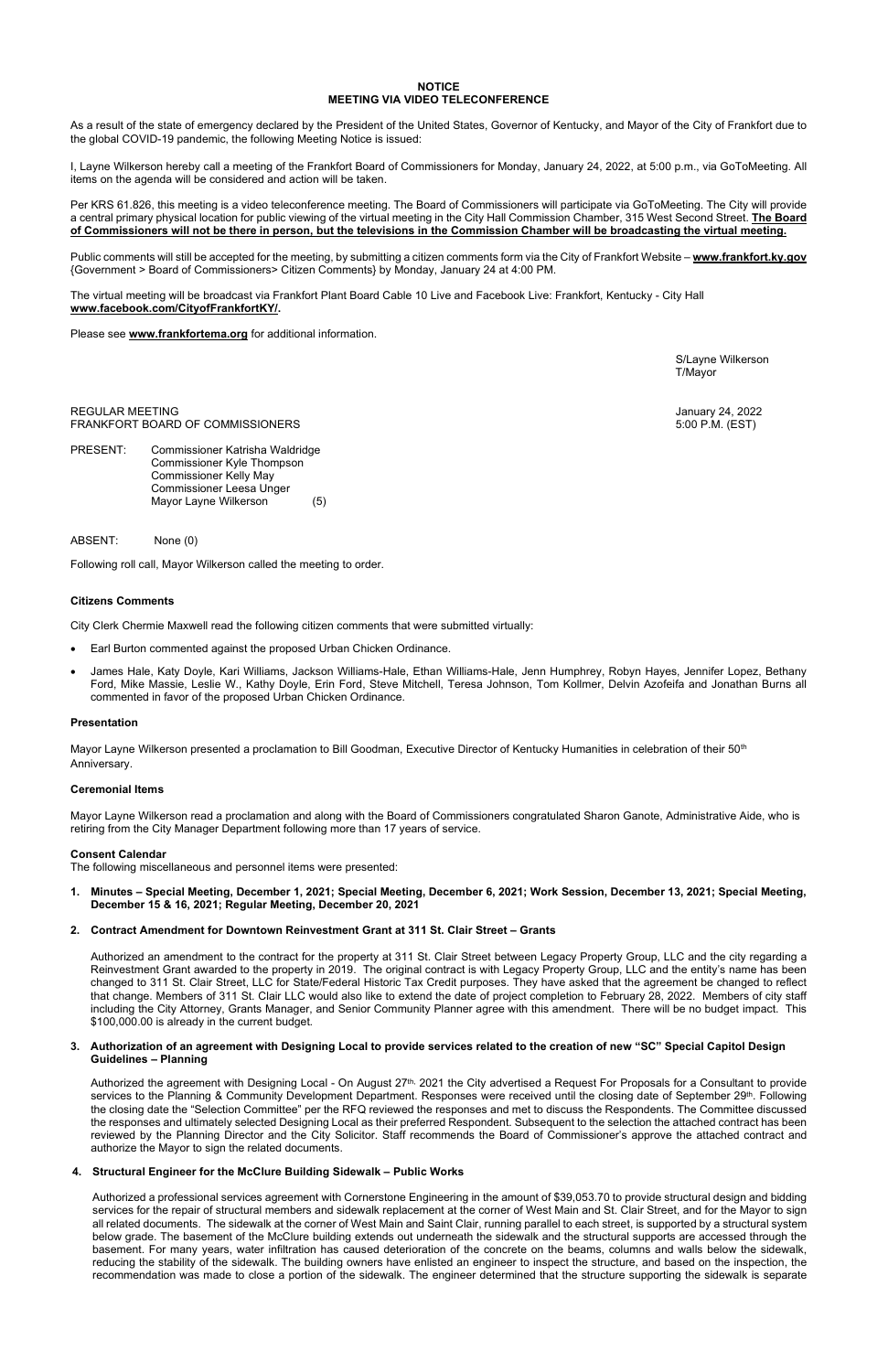from the building structure. The City of Frankfort has the responsibility to maintain the sidewalk. Therefore, we decided to engage a structural engineer for recommendations for repairs. In order to restore the safety and structural integrity of the sidewalk, the City has issued an RFQ/RFP and received 2 proposals from Structural Consultants to make recommendations, design and administer the repair project. Aer evaluation of qualifications, the selection committee opened the cost proposals and factored in the cost as 10% of the evaluation. The team concluded that we would like to enter a Professional Services Agreement with Cornerstone Engineering for an amount of \$39,053.70. Staff recommends approval of the professional services agreement with Cornerstone Engineering in the amount of \$39,053.70. Municipal Aid can be utilized for any planning, design or construction inside City Maintained rights- of –way. Funds are available in account #535.00.51100. This will come out of the \$250,000 budgeted for City Sidewalks in Fiscal Year 2021-2022.

## **5. Purchase of Mainline Camera Van and Mobile Portable Camera Unit – Sewer**

Authorized the purchase of a Mainline Camera Van and Mobile Portable Camera Unit from Raush Electronics USA, LLC and for the Mayor to sign all related documents. The Frankfort Sewer Department utilizes two camera van units to conduct mainline CCTV inspections throughout the collection system. Both of the camera vans are used daily to complete investigations for customers and to complete the video footage required by the CMOM Program. FSD is required to CCTV 5% of the collection system every year. This purchase also included a mobile portable unit that will allow staff to load the unit into a remote vehicle and get into areas that a large van is not able to access. In previous years FSD has been required to bid this out for outside contractors to complete these inspections.

The Sewer Department received bids for both units on December 29, 2021. The bids are listed below:

|                            | TOTAL        | Mainline Unit | Mobile Unit  |
|----------------------------|--------------|---------------|--------------|
| RAUSH Electronics USA, LLC | \$353.480.00 | \$309.649.00  | \$43,831.00  |
| Jack Doheny                | \$504.226.65 | \$384.736.97  | \$119,489.68 |

The purchase of this vehicle will replace unit 943 which was purchased in 2011. This unit has performed well over the years the unit's age and repairs are starting to cause more downtime than what is productive. This project is in the Capitol Improvement Plans and is budgeted at \$350,000.00. Staff recommends that the Mayor and City Commission approve the purchase of the Mainline Camera Unit and Mobile Portable Camera Unit.

## **6**. **The following personnel items were presented:**

- Appointment of Anthony Catani in the Police Department as Patrol Officer I, effective 1/4/22 (Police).
- Appointment of Jarrett Hyatt in the Police Department as Patrol Officer I, effective 1/4/22 (Police).
- Appointment of Madison Puryear in the Police Department as Patrol Officer I, effective 1/4/22 (Police).
- Appointment of Jeremy McGruder in the PW/Solid Waste Department as Tech I, effective 1/18/22 (PW/Solid Waste).
- Appointment of Zach Barker in the Parks & Rec Department as Parks & Rec Supervisor, effective 2/1/22 (Parks).
- Retirement of Sharon Ganote as Administrative Aide in the City Manager Department and to authorize payout of accrued leave, effective 1/31/22 (City Manager).
- Resignation of Chris Marston as Sewer Tech I in the Sewer Department and to authorize payout of accrued leave, effective 1/14//22 (Sewer).
- Resignation of Tyler Owens as Patrol Officer II in the Police Department and to authorize payout of accrued leave, effective 1/13/22 (Police).

It was moved by Commissioner Waldridge, seconded by Commissioner Unger, to approve the Consent Calendar. The question was put upon the motion and the roll called. Those voting in favor of the motion were Commissioners Waldridge, Thompson, Unger and Mayor Wilkerson (4). Those voting against the motion were none (0). The motion was thereupon adopted. *Note: Commissioner May had technical issues and was unable to vote.* 

## **Boards**

## **1. Civil Service Board for Police & Fire -** Reappointment of Corey Bellamy, expiring 2-28-24.

It was moved by Commissioner Waldridge, seconded by Commissioner Thompson, to accept the Mayor's recommendation. The question was put upon the motion and the roll called. Those voting in favor of the motion were Commissioners Waldridge, Thompson, May, Unger and Mayor Wilkerson (5). Those voting against the motion were none (0). The motion was thereupon adopted.

**2. Civil Service Board for Police & Fire** - Appointment of Dantrea Hampton (replacing Raymond Carter), expiring 2-28-24.

It was moved by Commissioner Waldridge, seconded by Commissioner Unger, to accept the Mayor's recommendation. The question was put upon the motion and the roll called. Those voting in favor of the motion were Commissioners Waldridge, Thompson, May, Unger and Mayor Wilkerson (5). Those voting against the motion were none (0). The motion was thereupon adopted.

## **Action Items**

## **1. Second Reading**

**"AN ORDINANCE AMENDING THE CITY OF FRANKFORT CODE OF ORDINANCES, SECTION 37.12(A)(12) RELATING TO HOLIDAY PAY AND HOLIDAY LEAVE".** This ordinance had its First Reading on December 20, 2021. Summary: This ordinance amends Section 37.12(A)(12) of the City of Frankfort Code of Ordinances which establishes Holiday Pay and Holiday Leave to add an additional day to the Christmas holiday.

It was moved by Commissioner Unger, seconded by Commissioner Waldridge, to adopt the ordinance. The question was put upon the motion and the roll called. Those voting in favor of the motion were Commissioners Waldridge, Thompson, May, Unger and Mayor Wilkerson (5). Those voting against the motion were none (0). The Ordinance was thereupon adopted (Ordinance No. 1, 2022 Series).

## **2. Second Reading**

**"AN ORDINANCE REZONING PROPERTY LOCATED ON REILLY ROAD WITH THE ADDRESS OF 14 & 16 REILLY ROAD, MORE SPECIFICALLY DESCRIBED AS PVA MAP NUMBERS 061-00-00-072.00 AND 061-00-00-070.00 FROM GENERAL COMMERCIAL DISTRICT (CG) TO GENERAL INDUSTRIAL DISTRICT (IG)".** This ordinance had its First Reading on December 20, 2021. SUMMARY: This ordinance approves a zone map amendment for the properties with the addresses of 14 and 16 Reilly Road more specifically described as PVA map Numbers 061-00-00-072.00 and 061-00-00-070.00, from General Commercial District (CG) to General Industrial District (IG).

It was moved by Commissioner May, seconded by Commissioner Unger, to adopt the ordinance. The question was put upon the motion and the roll called. Those voting in favor of the motion were Commissioners Waldridge, Thompson, May, Unger and Mayor Wilkerson (5). Those voting against the motion were none (0). The Ordinance was thereupon adopted (Ordinance No. 2, 2022 Series).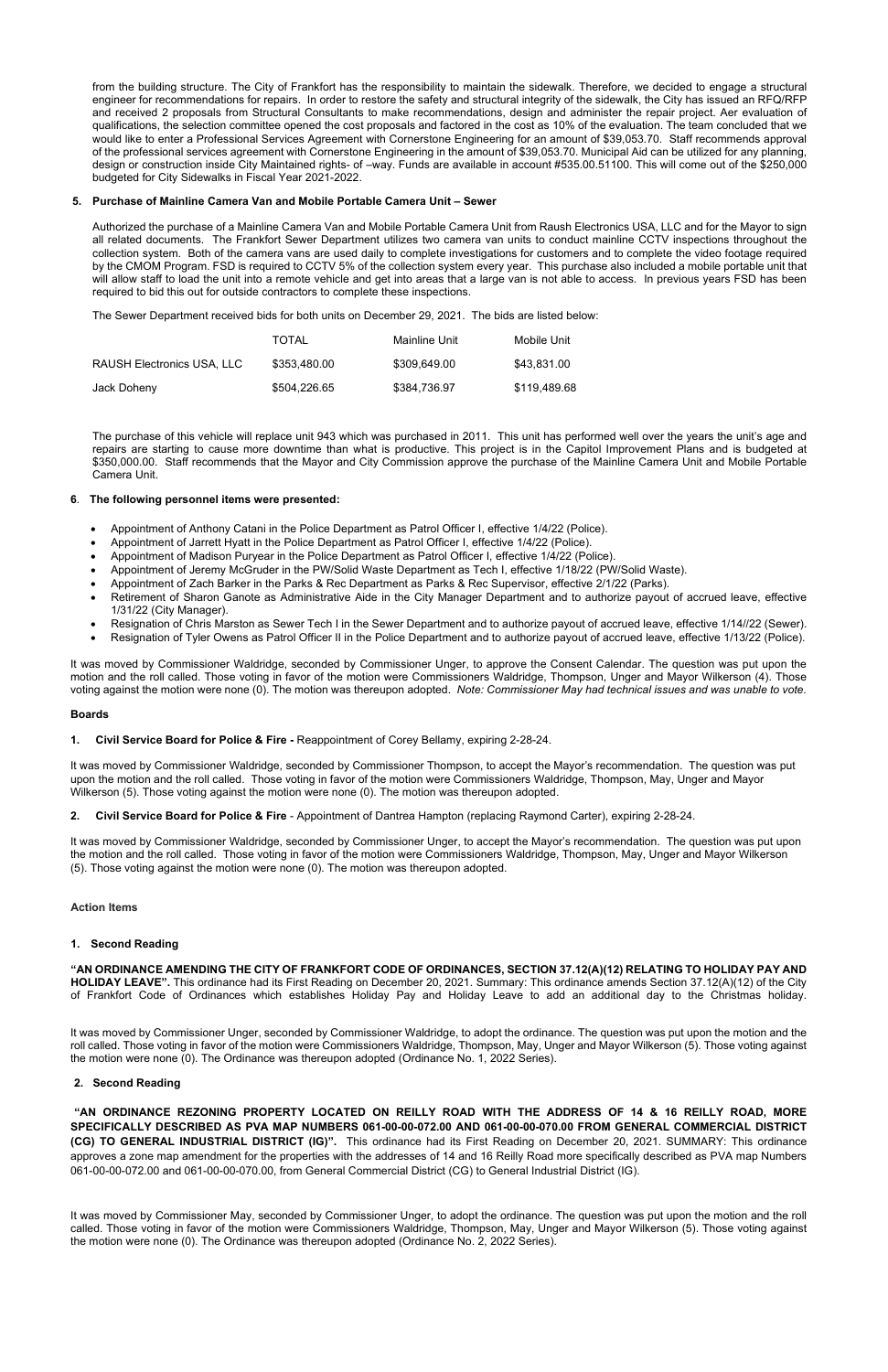## **3. Second Reading**

**"AN ORDINANCE AMENDING THE CITY OF FRANKFORT CODE OF ORDINANCES, SECTION 90.07 RELATING TO STOCKYARDS/BARNS/PENS FOR LIVESTOCK OR EXOTIC ANIMALS AND ADOPTING A NEW 90.08 RELATING TO URBAN BACKYARD CHICKENS".** This ordinance had its First Reading on December 20, 2021. Summary: This ordinance (1) amends City of Frankfort Ordinance 90.07 relating to Stockyards/ Barns/ Pens for Livestock or Exotic Animals to clarify language relating to the agricultural zone exemption; and (2) establishes a new Section 90.08 governing Urban Backyard Chickens, including requirements for the type and number of birds allowed; standards for housing chickens in a safe and sanitary condition; permitting requirements; and enforcement and penalties for noncompliance.

It was moved by Commissioner Unger, seconded by Commissioner May, to adopt the ordinance. The question was put upon the motion and the roll called. Those voting in favor of the motion were Commissioners Waldridge, May, Unger and Mayor Wilkerson (4). Voting against the motion was Commissioner Thompson (1). The Ordinance was thereupon adopted (Ordinance No. 3, 2022 Series).

#### **4. Second Reading**

**"AN ORDINANCE AMENDING ORDINANCE NO. 13, 2021 SERIES APPROPRIATING THE REVENUE TO BE RECEIVED BY THE CITY OF FRANKFORT FOR THE FISCAL YEAR 2021-2022".** This ordinance had its First Reading on January 10, 2022. Summary: This ordinance amends Ordinance No. 13, 2021 Series, appropriating the revenue to be received by the City for the Fiscal Year 2021-2022 by adding the following expenditures and transfers as noted:

#### General Fund-\$776,832 (aggregate total)

Transfers from General Fund-\$100,000 (aggregate total)

Capital Improvements-\$100,000 (aggregate total)

And by adding the following revenue:

#### General Fund -\$215,000 (aggregate total)

It was moved by Commissioner May, seconded by Commissioner Unger, to adopt the ordinance. The question was put upon the motion and the roll called. Those voting in favor of the motion were Commissioners Waldridge, Thompson, May, Unger and Mayor Wilkerson (5). Those voting against the motion were none (0). The Ordinance was thereupon adopted (Ordinance No. 4, 2022 Series).

#### **5. Harrods Lease for Capitol View Park**

It was moved by Commissioner Unger, seconded by Commissioner Thompson, to approve a one (1) year lease. Following additional discussion, it was moved by Commissioner May, seconded by Commissioner Thompson, to rescind the previous motion. The motion was adopted by voice vote.

It was moved by Commissioner Waldridge, seconded by Commissioner Thompson, to approve the lease with the following amendments: replace the one (1) year term with a five (5) year term and add a clause stipulating that if the master lease with the state is terminated, the sublease will terminate on the same date. The question was put upon the motion and the roll called. Those voting in favor of the motion were Commissioners Waldridge, Thompson, May, Unger and Mayor Wilkerson (5). Those voting against the motion were none (0). The motion was thereupon adopted.

## **6. Sustainable Strategies DC Contract Renewal**

Staff requests authorization to renew the annual contract with Sustainable Strategies DC for 2022 to aid in Identifying Funding Opportunities, Building Frankfort's Competitive Advantages, Grant Writing Assistance and Support, Stakeholder Support and Advocacy. The City has been under contract with Sustainable Strategies DC since 2019 and has been the recipient of over \$8.9 million dollars in grant funds during this time. Staff would like to continue this relationship with Sustainable Strategies DC and renew the contract with the same terms of \$6,000.00 per month for a 12-month period. Total cost of the contract will be \$72,000.00 over 12 months.

It was moved by Commissioner Waldridge, seconded by Commissioner May, to approve the renewal. The question was put upon the motion and the roll called. Those voting in favor of the motion were Commissioners Waldridge, Thompson, May, Unger and Mayor Wilkerson (5). Those voting against the motion were none (0). The motion was thereupon adopted.

#### **7. Sewer Extension Contract with 2020 Center, LLC – Sewer**

Staff requested the Board of Commissioners to table this item as we have not received a signed contract from the developer.

It was moved by Commissioner Waldridge, seconded by Commissioner Unger, to table this item and bring back to a future voting meeting once the contract has been signed. The question was put upon the motion and the roll called. Those voting in favor of the motion were Commissioners Waldridge, Thompson, May, Unger and Mayor Wilkerson (5). Those voting against the motion were none (0). The motion was thereupon adopted.

#### **8. Industrial Revenue Bonds/ Prescient Resolution & MOA**

It was moved by Commissioner May, seconded by Commissioner Thompson, to approve the MOA & adopt the resolution. The question was put upon the motion and the roll called. Those voting in favor of the motion were Commissioners Waldridge, Thompson, May, Unger and Mayor Wilkerson (5). Those voting against the motion were none (0). The MOA & Resolution were thereupon adopted (Resolution No. 1, 2022 Series).

## **9. Federal Transit Administration (FTA) CARES Grant Transit Center/Parking Garage Project YMCA Mitigation Memorandum of Agreement (MOA)**

In the spring of 2020, the City of Frankfort was notified of the Kentucky Transportation Cabinet's (KYTC) interest in providing a large FTA CARES grant to assist in funding the Transit Center/Parking Garage project located on Parcel B. Since that time, City staff has been working with KYTC and FTA's Atlanta Office to identify and provide a variety of information to complete the formal grant application process. Some of this information concerned the Section 106 environmental review process. The last piece of information that will complete this process is a mitigation MOA that addresses the YMCA Building located on Parcel C. FTA had determined earlier that all of Parcels B and C had to be considered in the cultural historic resources review. As a result, the YMCA Building was determined eligible for the National Register of Historic Places (NRHP). Due to the NRHP eligibility of the YMCA Building and the fact that it would be demolished during the redevelopment of Parcels B and C, a mitigation plan had to be developed. Over the past few months, City staff has worked with KYTC and FTA to develop an acceptable mitigation MOA. The City Solicitor reviewed the draft and asked that we forward it to KYTC for their review. Yesterday, we received KYTC's request to finalize the MOA and to affix City signatures and return it to them. Since City staff has been cooperating with KYTC and FTA since the spring of 2020 to get to this last step in the grant application process, we request that the YMCA Mitigation MOA be presented to the Board of Commissioners for their approval at their Monday, January 25, 2022 meeting. Upon receiving their approval, the appropriate signatures will be affixed, and we will forward it to KYTC for their signatures and to forward it on to FTA. We expect that the FTA CARES grant will be awarded to the City of Frankfort in the very near future.

It was moved by Commissioner Unger, seconded by Commissioner May, to approve the MOA. The question was put upon the motion and the roll called. Those voting in favor of the motion were Commissioners Waldridge, Thompson, May, Unger and Mayor Wilkerson (5). Those voting against the motion were none (0). The motion was thereupon adopted.